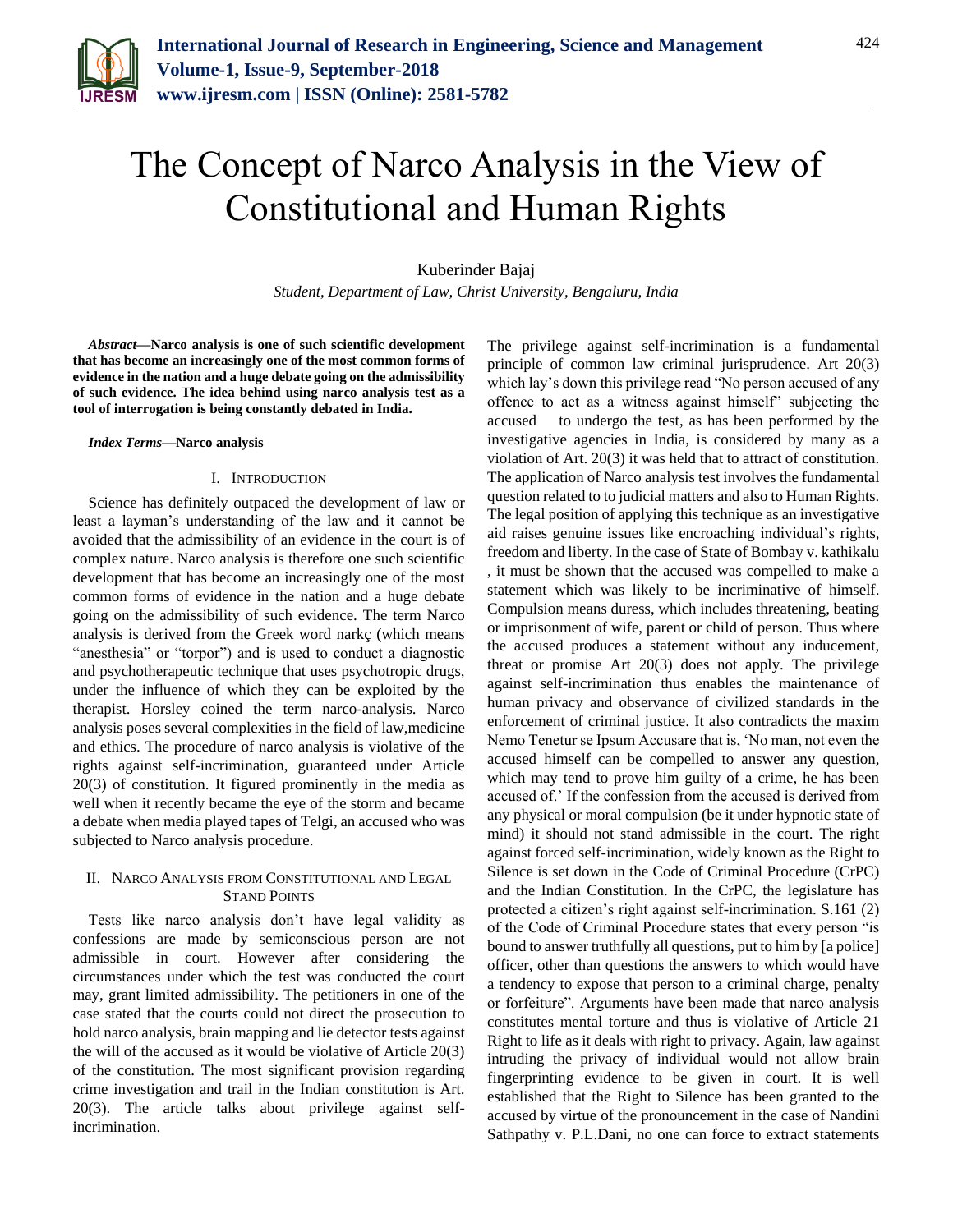

from the accused, who has the right to keep silent during the course of interrogation (investigation). By the administration of these tests, forced intrusion into one's mind is being restored to, thereby eliminating the validity and legitimacy of the right to Silence. She claimed that she had a right of silence by virtue of Article 20(3) of the Constitution and Section 161 (2) of Cr. P.C. The Apex Court upheld her plea.

Moreover, the tests like Narco analysis are not considered very reliable. Studies done by various medical associations in the US adhere to the view that truth serums do not induce truthful statements and subjects in such a condition of trance under the truth serum may give false or misleading answers. In USA, in the case of Townsend v. Sain, it was held that the petitioner's confession was constitutionally inadmissible if it was adduced by the police questioning, during a period when the petitioner's will was overborne by a drug having the property of a truth serum. Collecting evidence and helps in investigation does not amount to testimonial compulsion. Thus it does not violate the constitutional provision regarding protection against self-incrimination. In M.P.Sharma v. Satish Chandra , the Apex Court observed that since the words used in Article 20(3) were "to be a witness" and not "to appear as a witness" the protection is extended to compelled evidence obtained outside the Courtroom. The same point was reiterated in Kathi Kalu Oghad's case. The term "Right to Privacy" is generic term encompassing various rights recognized to be inherent concept or ordered liberty. The right to be left alone on right of a person to be free from unwarranted publicity is Right to privacy. This Right to Privacy is implicit in the right to life and liberty guaranteed to the citizens of India by article 21 of the constitution of India. None can publish anything covering the above matters without his consent whether truthful or otherwise and whether laudatory or critical. If done so, it will be violating right to privacy of person concerned and would be liable in an action for damages. In Indian constitution protection of life, liberty and freedom has throughout interpreted and article 14, 19, 21 are best example for any constitution against right to privacy. In the Code Criminal Procedure "injury" is defined in Sections 44, 323,324,328 and the punishment for which may extend to 10 years, imprisonment. Hence, administration of narcotic drug amounts to causing injury. Furthermore, the reliability of scientific tests is not free form doubt. It is necessary to recall background of article 20(3) of the constitution. One of the fundamental canon of British and American system of criminal jurisprudence has been the accused should not be compelled to incriminate himself. One of extension of doctrine was with regard to the production of documents by an accused in respect to subpoena or other form of legal process. In R v. Purnell, "We know of the instance herein this court has granted a rule to inspect books in a criminal prosecution nakedly considered".

#### III. NARCO ANALYSIS IN INDIA

A few democratic countries, India most notably, still

continue to use narco analysis. Narco analysis is not openly permitted for investigative purposes in most developed and democratic countries. My interest in narco analysis test was revived when it caught the attention of media and critics thereby raising several issues regarding its validity as a scientific tool of investigation and its admissibility in court of law infringement of individual fundamental rights and questions its value as evidence. In India, the narco analysis test is done by a team comprising of an anesthesiologist, a psychiatrist, a clinical/forensic psychologist, an audio-videographer, and supporting nursing staff. The forensic psychologist will prepare the report about the revelations, which will be accompanied by a compact disc of audio-video recordings. The strength of the revelations, if necessary, is further verified by subjecting the person to polygraph and brain mapping tests. Narco analysis is steadily being mainstreamed into investigations, court hearings, and laboratories in India. The judgment of an eleven-judge bench in the case of State of Bombay v Kathi Kalu Oghad where it was observed that self-incrimination means conveying information based upon personal knowledge of the person and cannot include merely the mechanical process of producing documents in court. It has been held in Ram Jawayya Kupar's case that executive power cannot intrude on either constitutional rights and liberty, or for that matter any other rights of a person and it has also been observed that in absence of any law ant intrusion in fundamental rights must be struck down as unconstitutional.

Lie detection test comes under the general power of investigation (Sections 160-167,

Cr.P.C.).But it must be realized that it is prerogative of the person to allow Himself / herself to be put to polygraph test or not and it should not be left to the discretion of police. Unless it is allowed by law it must be seen as illegal and unconstitutional. But if it is conducted with free consent' of the person it may be permitted. 'Free consent' means it is voluntary and is not given under coercive circumstances. Voluntariness can be understood by the example- If a person says, "I wish to take a lie detectors test because I wish to clear my name". It shows his/her voluntariness but it is still to be shown that whether this voluntariness was under coercive circumstances or not. If a person is told by police "If you want to clear your name take a lie detector test" or" take a lie detector test and we will let you go" then it shows that police has linked up the freedom to go with the lie detector test and as such it cannot be held voluntary. These kinds of statements are held to be selfincriminatory.

#### IV. ADMISSIBILITY

While narco analysis gave out an immense amount of information, it also triggered off many question as several critics shared profound sense of skepticism over the administration of serum on the witness to extract truth. Narco analysis is considered as a tool or aid in collecting and supporting evidence. However, doubts are raised whether it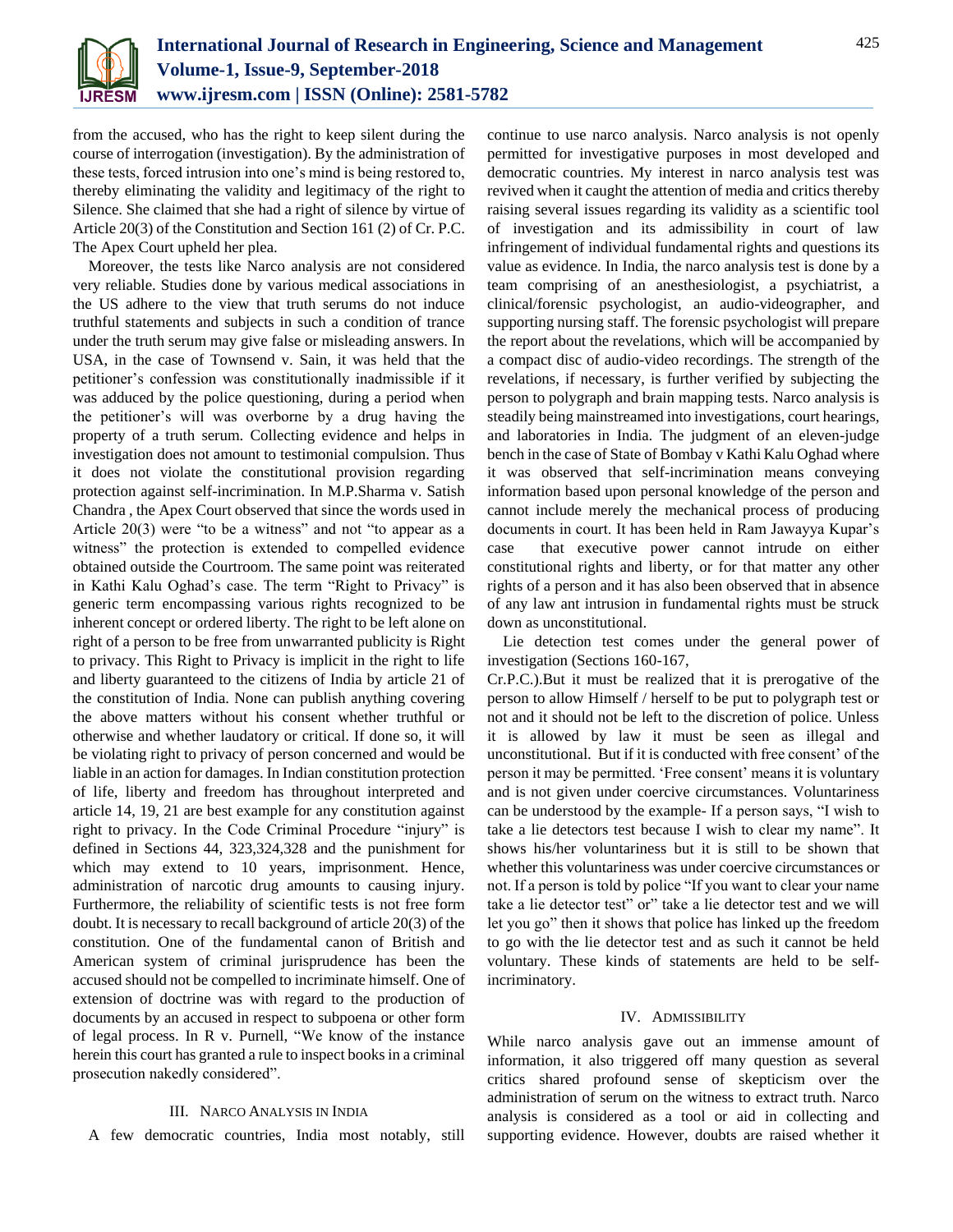

amounted to testimonial compulsion in judiciary and violation of human right, individual liberty and freedom. Lawyers are divided on whether the results of Narco analysis and P300 tests are admissible as evidence in courts, as they claim that confessions made by a semiconscious person is not admissible in court. A Narco analysis test report has some validity but is not totally admissible in court, which considers the circumstances under which it was obtained and assessed its admissibility. Results of such tests can be used to get admissible evidence, can be collaborated with other evidence or to support other evidence. But if the result of this test is not admitted in a court, it cannot be used to support any other evidence obtained the course of routine investigation. The Bombay High Court, in a significant verdict in the case of Ramchandra Reddy and Others v State of Maharashtra, upheld the legality of the use of P300 or Brain Mapping and narco analysis test. The court also said that evidence procured under the effect of narco analysis test is also admissible. However, defence lawyers and human rights activists viewed that narco analysis test was a very primitive form of investigation and third degree treatment, and there were legal lapses interrogation with the aid of drugs. Narco analysis is in the limelight in the context of infamous Nithari village (Noida) serial killings. The two main accused in the Nithari serial killings Mohinder Singh Pandher and Surendra Kohli have undergone narco analysis tests in Gandhinagar in Gujarat.

## V. LOOPHOLE

The method of narco analysis has been criticized for the fact that it is not 100% accurate. It has been found out that certain subjects which were made were completely false in nature. It is often proved out of being unsuccessful in eliciting truth as such it should not be compared to the statement already given to the police before use of drug. It has been found that a person even after administration of drug has given false information. It is not of been of much help in case of malingers or untruthful or evasive person. It is very difficult to prove that a correct amount or dose of the drug for a particular person. The dose of drug differs according to various things such as will power, the mental attitude of a person, physique etc., No uccessful narco analysis test is dependent on the injection. For its success it requires a competent and skilled interviewer who is trained well in putting appropriate and successful questions to the interviewee. The narco analysis test is a restoration of memory which the suspect. The test results may be doubtful if the test has been used for the purposes such as of confession of crimes. Suspects of crimes may, under the influence of drugs, deliberately give old information or may give untrue account of incident that had persisted. Narco analysis is not recommended as an aid to criminal investigation. For medical purposes like that of treatment of psychiatric disorder the narco analysis may be useful.

### VI. PUBLIC INTEREST

Another angle while looking into the legal validity of narco analysis test is that it is used as an aid for gathering evidence and it also helps in investigation and thus not amounting to testimonial compulsion. Thus there is no violation against the constitutional provision that is regarding protection against selfincrimination. Supporters of narco analysis test represent the view that narco analysis is specifically used when there is a need to procure some required information for prevention of future offences or criminal acts by persons who are considered to cause damage. However, its implementation must be assessed objectively so that it can be replaced by existing conventional methods of interrogation which brought shame, ignominy and disrepute to police leading to loss of credibility in the minds of common people who believe in the criminal justice system. Narco analysis can become as viable an effective alternate to barbaric third degree methods. However, care must be taken to look out that this procedure is not being misused or abused by the investigating officers and it should be correlated with corroborative. In case of Dinesh Dalmia v State of Madras, it was held by Madras Court that scientific test of accused by conducting polygraphy.

## VII. CONCLUSION

Law is a living process, which evolves according to the changes in society, science, ethics many more other dependent variables. The legal system should encourage developments and advances that take place in science as and up till it does not violate any of the fundamental legal principles and is in overall for the good of the society. In few democratic countries, especially India, they still continue to use narco analysis. The idea behind using narco analysis test as a tool of interrogation is being constantly debated in India. The extent of its acceptance in our legal system and in society is something, which will become clearer in the near future. There have been various orders by many different High Courts of the country in upholding the validity of narco analysis. These judgments seem to be in stark contrast with the prior judgments given out by the Supreme Court while interpreting Art. 20(3). The truth lies in the fact that narco analysis still continuous to be a nascent interrogation method used in the Indian criminal justice system without much of any specific rules or guidelines. Various High Courts have passed orders upholding the validity of narco analysis. These judgments are stark contrast to the previous judgments of the Supreme Court that were read out while interpreting Art. 20(3). The Central government of India must take a clear policy stand on narco analysis because the fact is that India's commitment to individual freedom and transparent criminal justice system is at stake.

#### **REFERENCES**

- [1] State of Bombay v. Kathikalu AIR 1961 Cri LJ, Vol 2,2007
- [2] Nandini Sathpathy v. P.L.Dani AIR 1978 SC 1025
- [3] Townsend v. Sain 372 US 293 (1963)